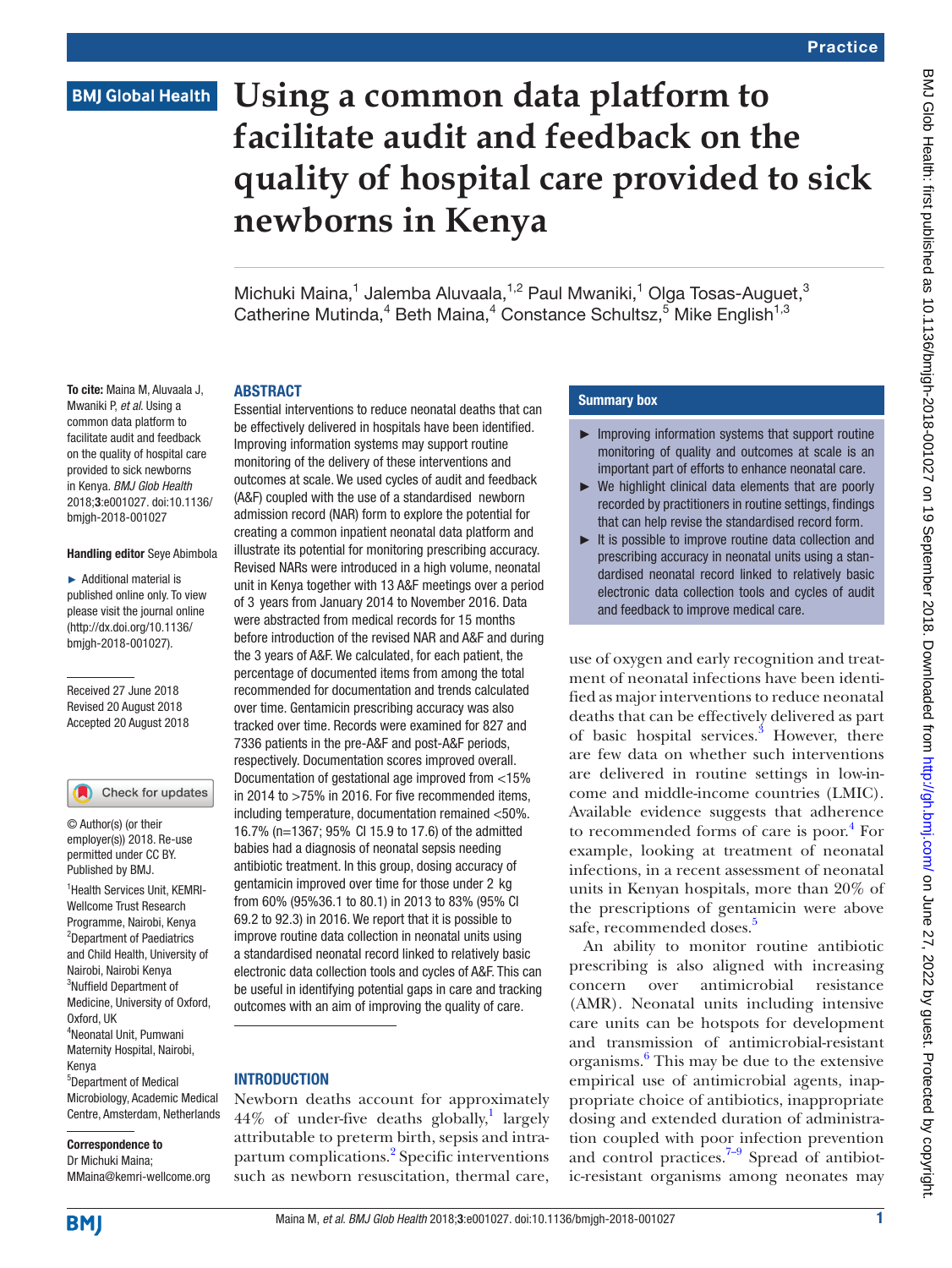subsequently be manifest in increased length of hospital stay, increased hospital costs and greater morbidity and mortality.

Unfortunately, poor documentation, record keeping and information systems $^{10}$  preclude effective monitoring of both the delivery of effective interventions in general and the use of antibiotics in particular. This is worsened by limited human resource capacity, equip-ment and supplies.<sup>[11](#page-6-2)</sup> Improving information systems that support routine monitoring of quality and outcomes at scale is therefore an important part of efforts to enhance neonatal care in LMIC.<sup>12</sup>

To address the challenge of inadequate record keeping and routine monitoring, we worked with a high volume, low-resource neonatal unit in Kenya using audit and feedback (A&F). This was coupled with efforts to develop/ update a newborn admission record (NAR) that could support a common inpatient neonatal data platform for monitoring care and outcomes at scale. A&F is based on the premise that if clinicians are informed of what is not consistent with required practice, they will change behaviour. However, effects of A&F as an improvement strategy have been varied with some reporting very modest or no effects.<sup>13</sup> A&F may be more effective if based on data that are valid and timely $14$  with recent and prior work suggesting effectiveness is enhanced if coupled with other interventions such as the use of stan-dardised admission records.<sup>[15](#page-6-6)</sup>

Here, we report on the effects of repeated cycles of A&F linked to use of standardised record forms on the completeness of patient level information in a LMIC neonatal unit. We illustrate the potential value of better data for monitoring quality and prescribing accuracy and we identify which clinical data elements are poorly recorded by practitioners in routine settings, findings that can help revise the standardised record form.

#### Context: Pumwani Maternity Hospital

Pumwani Maternity Hospital, the largest public maternity hospital in Kenya, is located in the capital city Nairobi. The hospital, which serves mainly the urban poor population, conducts approximately 22 000 deliveries annually; the newborn unit has approximately 4500 admissions annually and holds close to 60 babies each day. Care is overseen by four consultant paediatricians supervising a team of six medical officers and four clinical officers (non-physician clinicians) typically working so that there are 2-3 clinicians in every shift. Nursing care is provided by registered nursing officers, a minority of whom have specialised neonatal training. Typically, only 2–3 nurses are on duty per shift assisted by trainee nurses. The research team had no role in patient care but did support the provision of one clerk to collect data daily.

#### Description of routine data collection using a NAR

A NAR promoting documentation of key patient characteristics at the time of admission was originally developed in 2006 as part of the Emergency Treatment and Triage plus admission approach which includes skill training in essential inpatient newborn care.<sup>16 17</sup> Adoption of this NAR has been at the discretion of hospital teams with modest uptake but a suggestion that it can improve data availability.<sup>5</sup> In Pumwani, there was an effort to revise the NAR in 2014 with the local team so it might better capture important information, for example, maternal human immunodeficiency virus (HIV) status, length of gestation and mode of delivery. The NAR is divided into different sections which include: (1) relevant maternal history, (2) babies' biodata and clinical history, (3) babies' examination findings and admission vital signs, (4) the basic laboratory tests ordered and (5) primary and secondary diagnosis on admission. The clinical variables included are based on the key signs and symptoms that national guidelines recommend should be assessed for all sick newborns.[18 19](#page-6-8) A minimum data set (used for the national reporting system) is collected on all patients, while a full data set including all clinical and treatment data is collected on an automatically generated random sample of 60% of admitted newborns. [Table](#page-2-0) 1 shows the data collected from the NAR that were used for the analysis in this report and some of the variables that were added after the modification of the NAR in 2014. The complete NAR is attached in the [online supplementary](https://dx.doi.org/10.1136/bmjgh-2018-001027) [appendix 1.](https://dx.doi.org/10.1136/bmjgh-2018-001027)

Electronic data capture from the medical records which are in paper form (NAR, treatment sheets) occurs at discharge. Every working day data were collected and managed using Research Electronic Data Capture (REDCap) electronic data capture tools. REDCap is a secure, web-based application designed to support data capture for research studies.<sup>20</sup> These data are abstracted by a trained clerk stationed at the health facility. To ensure data quality, built-in range and validity checks are employed at the point of data entry; an automated error checking procedure is run daily on site with corrections made. Further error checks are performed by the data management team after de-identified data are synchronised to a central server. A more comprehensive description of the data cleaning and data quality assur-ance process is described elsewhere.<sup>[21](#page-6-10)</sup>

#### Implementation activities

For a period of 15 months from January 2013 to March 2014, the period before the A&F process, we collected baseline data in a retrospective survey. Data were collected from records that included an earlier form of the NAR already in use at the hospital. The records examined were from a random selection of dates across the 15 months with the intention of capturing data on approximately 55 admissions per month. From April 2014, the research team worked with the neonatal unit clinical team to revise the NAR tailoring it to the needs of the hospital, a process resulting in the addition of further variables (maternal history, addition of clinical signs and symptoms, addition of admission diagnosis, [table](#page-2-0) 1).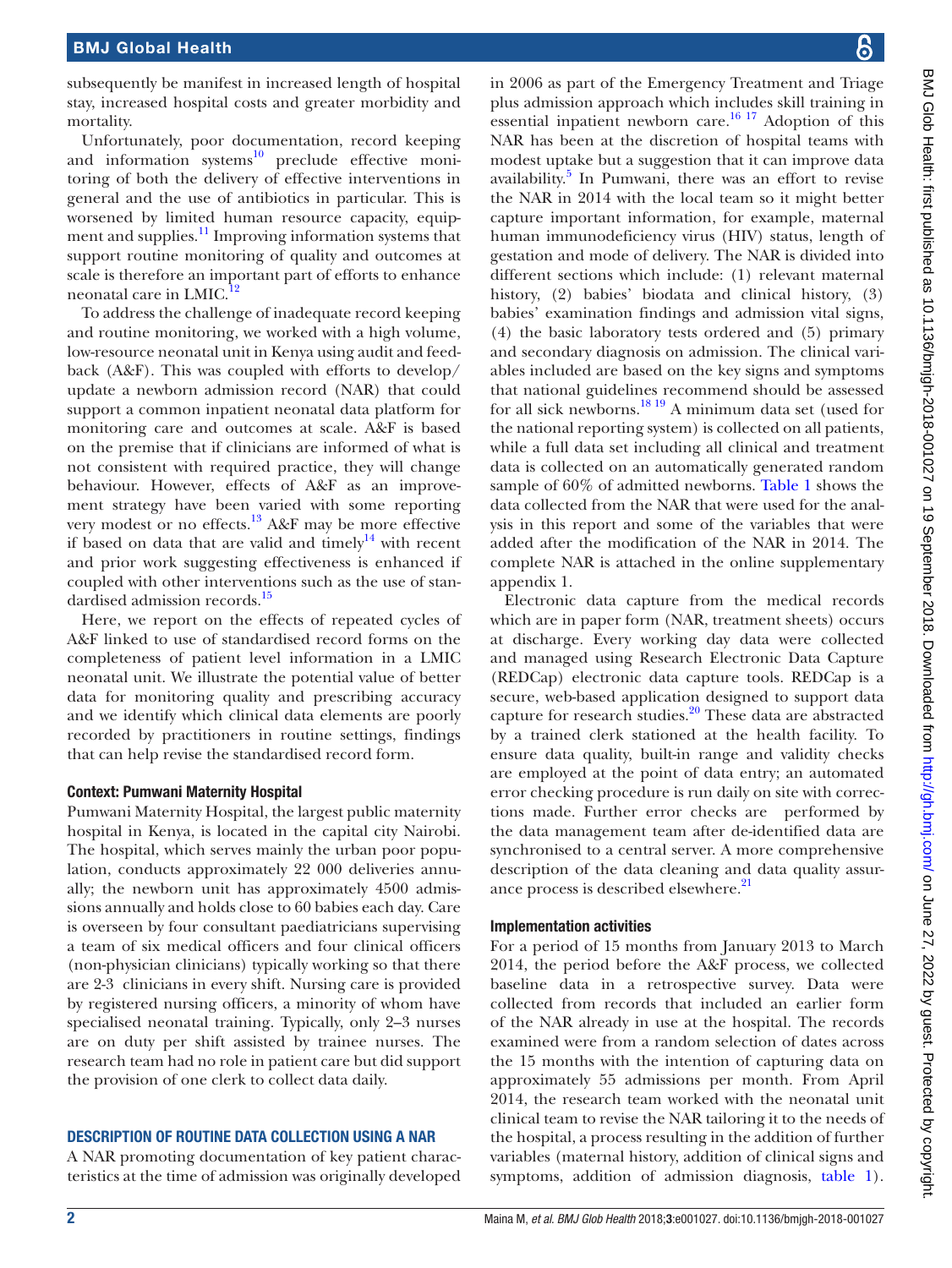<span id="page-2-0"></span>

| NAR variables used for analysis<br>Table 1 |                     |                                                                                                                                                                                                                                                                                                                                                                                                                                                                           |
|--------------------------------------------|---------------------|---------------------------------------------------------------------------------------------------------------------------------------------------------------------------------------------------------------------------------------------------------------------------------------------------------------------------------------------------------------------------------------------------------------------------------------------------------------------------|
| <b>Domain</b>                              | <b>Number</b><br>οf | variables Variables included in the analysis                                                                                                                                                                                                                                                                                                                                                                                                                              |
| Maternal history*                          | 6                   | Mothers age, parity, gravidity, mothers blood group, HIV status, VDRL status.                                                                                                                                                                                                                                                                                                                                                                                             |
| Demographics and diagnosis                 | 12                  | Admission information: date of birth, admission date, gender, birth weight, age in days,<br>gestational age, mode of delivery, APGAR score at 5 min, admission diagnosis.<br>Discharge information: date of discharge or death, outcome (dead or alive), diagnosis on<br>discharge or death.                                                                                                                                                                              |
| Presenting complaints                      | 6                   | Presence of fever, convulsions, difficulty in breathing, vomiting, difficulty feeding, apnoea.                                                                                                                                                                                                                                                                                                                                                                            |
| Cardinal signs on examination              | 4                   | Grunting, central cyanosis, bulging fontanelle, floppy (inability to suck, reduced<br>movements/activity).                                                                                                                                                                                                                                                                                                                                                                |
| Other physical examination                 | 18                  | Airway: stridor.*<br>Breathing: bilateral air entry on chest examination <sup>*</sup> , crackles on chest examination, chest<br>indrawing.<br>Circulation: skin pinch, femoral pulses*, capillary refill time, heart murmur*, pallor,<br>peripheral to central skin temperature gradient.*<br>Others: signs of eye infection, signs of umbilical infection, presence of skin rashes/<br>pustules, stiff neck, irritability, jaundice, gestational size*, severe wasting.* |
| Vital signs                                | 4                   | Temperature, respiratory rate, heart rate, oxygen saturation.*                                                                                                                                                                                                                                                                                                                                                                                                            |

\*Variables included in the modified NAR after 2014.

NAR, newborn admission record; HIV, human immunodeficiency virus; VDRL, venereal disease research laboratory

The hospital team introduced the revised NAR into its preprinted medical files to make it a routine medical record filled for all admissions. A&F was used to highlight documentation of key variables showing how the NAR was used and the completeness of documentation. A&F was integrated into existing monthly mortality meetings organised by the hospital teams and attended by the clinical, nursing teams and hospital management where these data were presented quarterly. Areas for improvement were found and actions to promote change identified—with responsibility for leading these left to the paediatricians and the clinical team.

#### Experience before and after A&F

The period for these data was divided into two phases, the baseline data collection period January 2013 to 31 March 2014 and the period with feedback from April 2014 to November 2016. We defined the 6-months periods, two pre-A&F and six post-A&F, to explore any effect of efforts to improve documentation. For each patient, each variable within an analysis domain was assigned a binary score denoting availability of documentation (ie, 0=No; 1=Yes). We then calculated, for each analysis domain, the percentage of documented variables among the total number of variables that could be documented for the patient population over the 6-month period. The percentage of completed documentation was plotted with 95% CI to examine changes and trends over time.

To understand what documentation tasks remain difficult despite A&F, we calculated, for each individual variable, the percentage of patients with missing documentation for that variable over the last 6-month interval (ie, April–November 2016) and stratified items as poorly  $(25\% - 50\%)$  or very poorly  $(\leq 25\%)$  documented.

We provide documentation trends for individual variables that are indispensable to delivering appropriate drug dosing to newborns–namely, birth weight and gestational age–and illustrate the impact of improved documentation on trends of gentamicin posology over time to illustrate the potential monitoring value of better data. The Kenyan guidelines recommend a once daily gentamicin dose of 3 mg/kg for those babies  $\langle 2 \text{ kg and } 5 \text{ mg}$ / kg for those ≥2 kg in the first 7 days of life.<sup>19</sup> We considered a correct dose to be within a  $\pm 20\%$  margin of error. Summary statistics and data visualisation were conducted in R statistical software V.1.0.136.

NARs were examined for 827 patients in the pre-A&F period (January 2013–March 2014). The revised NAR was examined for 7336 patients in the A&F period, over six consecutive 6-month intervals (n=1067 (Period 1, 2014), n=1941 (Period 2, 2014), n=1144 (Period 1, 2015), n=1103 (Period 2, 2015), n=1230 (Period 1, 2016) and n=680 (Period 2, 2016)). The last 6-month period in 2016 had lower patient numbers due to a 14-day doctors strike in the month of October. Of the 7985 patients included, 46% (n=3656) were female, 78.3% (n=6251; 95% CI 77.6 to 79.4) were admitted on the date of birth, 90.5% (n=7207; 95% CI 89.8 to 91.1) were admitted within 48 hours of delivery and 9% (n=712; 95% CI 8.3 to 9.6) of the admitted babies died. The mean birth weight on admission was 2.88 kg (95% CI 2.86 to 2.90).

There were 13 A&F feedback meetings between January 2014 and November 2016, eight specific to A&F feedback and five as part of monthly morbidity and mortality meetings.

#### Documentation across domains

The documentation across all domains showed improvement over time and after introduction of the revised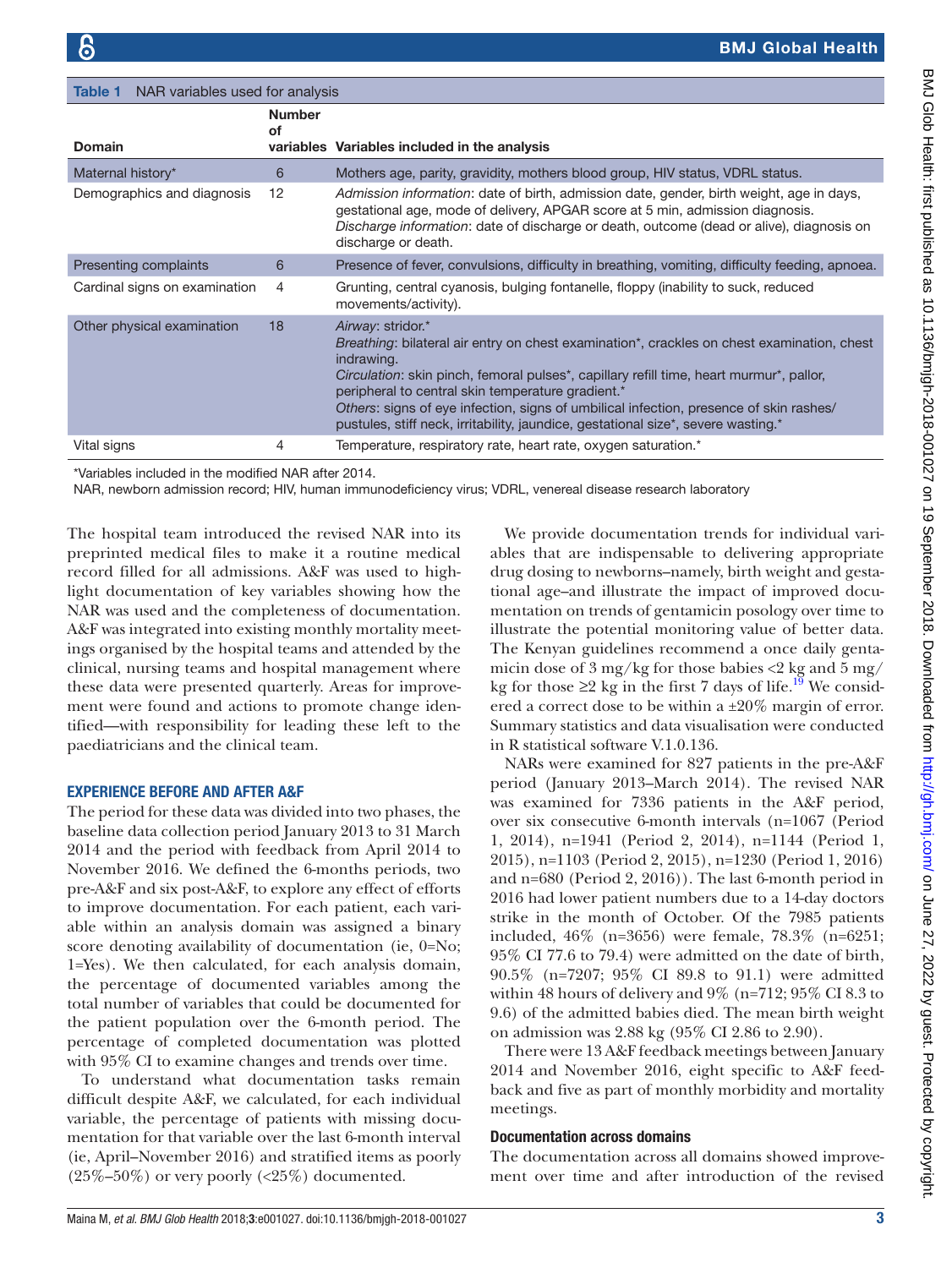NAR as shown in [figure](#page-4-0) 1. The greatest improvement was noted in the domains that had low baseline performance at the onset. Thus, documentation of babies' vital signs, maternal history and other physical examination showed greatest improvement. Although documentation of vital signs improved by more than 50% between 2014 and 2016, performance stagnated at less than 75%, as it did in another domain 'other physical signs' ([table](#page-2-0) 1).

In the variable-specific analysis over the last 6-month period (April–November 2016), we explored documentation of 57 variables in 680 patients. Variables with poor (25%–50%) documentation were general examination of the skin (other clinical signs) and admission temperature (vital signs). Those with very poor documentation (<25%) were all under other physical examination; these were documentation of visible wasting (a possible indicator of intrauterine growth retardation), skin pinch and skin temperature (signs of neonatal dehydration) and the presence of femoral pulses and eye discharge. This variable-specific analysis helps explain the plateauing seen in [figure](#page-4-0) 1.

#### Documentation of gestational age and birth weight

Documentation of birth weight and gestational age are important in feed and antibiotic prescribing decisions and other aspects of newborn care. The documentation of birth weight remained consistently high with >95% documentation since 2013. Documentation of gestational age has shown gradual improvement over the data collection period from <15% documentation in 2014 to >75% documentation in 2016 as shown in the [figure](#page-4-1) 2 below.

#### Dosing of gentamicin

There were 16.7% (n=1367; 95% CI 15.9 to 17.6) of the admitted babies with a diagnosis of neonatal sepsis needing antibiotic treatment during the study period. Of these neonates diagnosed with neonatal sepsis, 81.4%  $(n=1113; 95\% \text{ CI } 79.2 \text{ to } 83)$  were prescribed a combination of penicillin and gentamicin (national first line). An additional 39.5% (n=2688; 95% CI 38.4 to 40.7) of admitted neonates were put on antibiotic treatment without a clear diagnosis of neonatal sepsis who typically had respiratory distress, prematurity or asphyxia; these prescriptions were predominantly penicillin and gentamicin.

Of the neonates who received gentamicin, 4.4% (n=161; 95% CI 3.8 to 5.1) received an overdose and 2.4% (n=86; 95% CI 1.9 to 2.9) were underdosed. By plotting trends by weight, the major changes were noted in those  $\langle 2 \text{ kg} \rangle$ with a reduction in the proportion of overdoses of gentamicin prescribed as shown in the [figure](#page-5-6) 3 below.

### Impact of introducing the NAR with A&F cycles

We set out to improve availability of clinical data on neonatal admissions in a large Kenyan hospital. Here we report how repeated cycles of A&F were used to improve availability of information, share lessons on information

that is difficult to collect in busy routine clinical settings and illustrate how such data may be of potential value for monitoring quality of care taking the example of gentamicin dosing. We focused on reinforcing the use of a standardised admission record as these have been associated with more thorough documentation in some LMIC settings but not previously, to our knowledge, in neonatal care. $^{22}$  We report good documentation in six domains that include 50 specific variables. However, five specific variables were typically poorly documented by clinicians; examination of the skin (colour, bruising, pustules), admission temperature, visible wasting, skin pinch and skin temperature. Clinicians may feel some of these are less relevant to the babies' clinical condition on the day of birth (wasting, skin pinch and skin temperature) when most admissions occur as these signs are typically associated with later onset neonatal illnesses. With thermal care being an essential aspect of neonatal care, we note that temperature is still recorded poorly with approximately 25%–50% documentation. Documentation of gestation was noted to improve across the period to >75% documentation. This is much better than previous reports from Kenyan hospitals.<sup>5</sup> Here, we also report some improvement in the accuracy of gentamicin dosing for neonates under 2 kg. Dosing errors including antibiotics occur more among sick neonates compared to any other population; these errors may have a more significant effect as neonates have little physiological ability to buffer these errors.<sup>[23](#page-6-13)</sup> Most of these errors occur in the prescribing phase as compared with the dispensing and administration phase. Internationally, various interventions have been instituted to reduce these prescrip-tions errors.<sup>[24–26](#page-6-14)</sup> Our data demonstrate that it is possible to track correctness of dosing over prolonged periods in a busy hospital setting.

A&F as an improvement tool has been widely used in clinical settings but evidence on its effects is mixed.<sup>13</sup> It may be more effective if the performance targeted has large room for improvement. This was sometimes the case in our setting where, for example, documentation of gestation was <20% in the baseline period of our study. It has also been noted that A&F is more effective when the targeted change is less complex (requiring no specific skills) and compatible with clinician norms and values.<sup>[27](#page-6-15)</sup> Having the organisational buy-in and involving the leadership in goal and target setting also makes the process of A&F more effective.<sup>28</sup> The goal setting and feedback meetings in our setting were attended by the heads of the units and hospital managers which ensured that the process was in line with overall hospital priorities.

Paucity of newborn data in terms of type of care provided, morbidity and mortality is still a major challenge in many facilities. $29$  The WHO names actionable information systems as a key pillar in provision of quality maternal and neonatal care. This allows clinicians to make timely and appropriate decisions.<sup>[12](#page-6-3)</sup> There is increasing interest at the global level in tracking quality of care at scale, particularly care provided to the newborn. $30^{\circ}$  $30^{\circ}$  A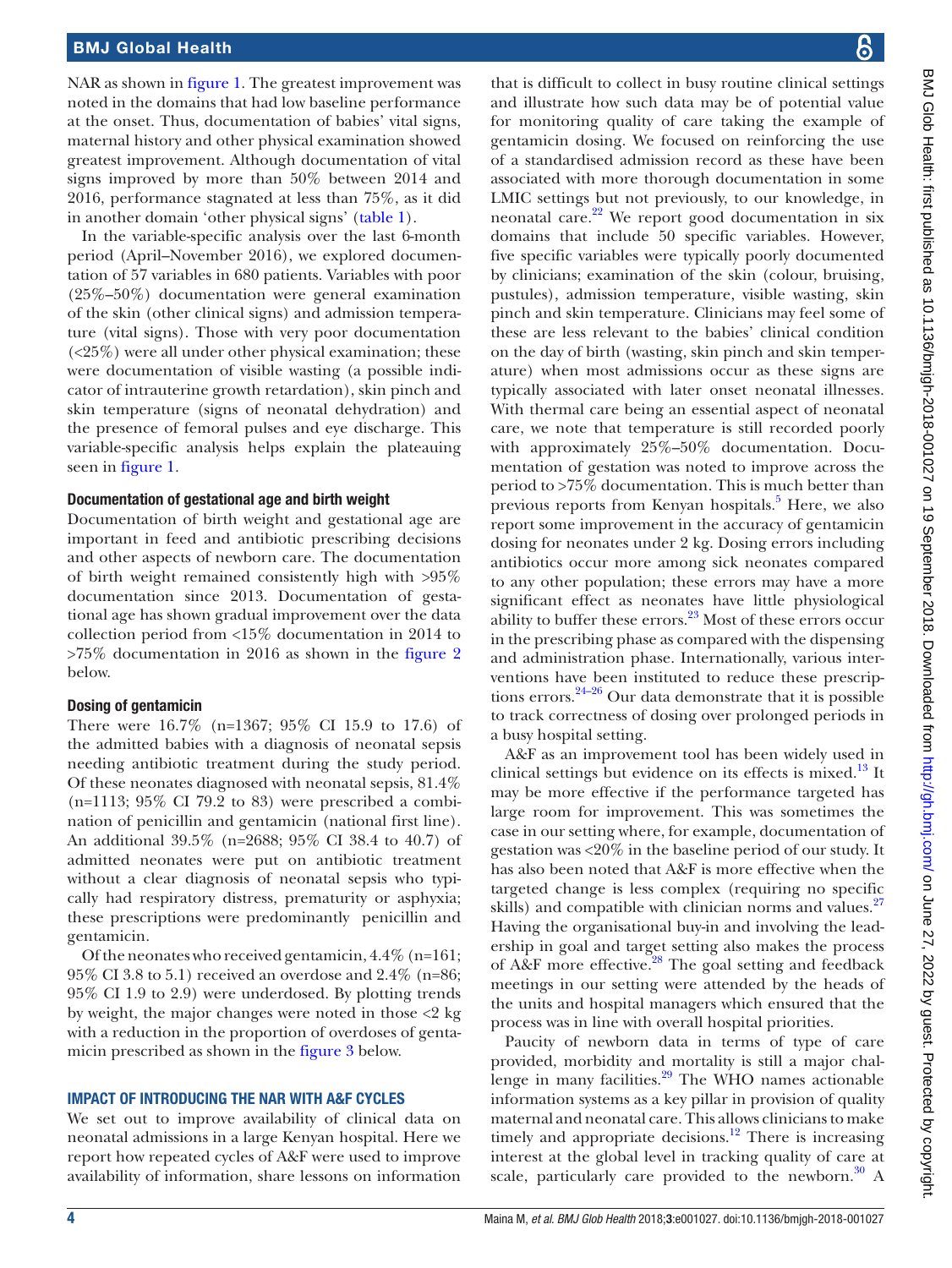

Figure 1 Trends in completeness of documentation of various parts of the newborn admission record over 3 years. The black shade around the trends is the 95% CIs around the estimates. The dotted line represents the introduction of prospective data collection in April 2014.

central element of monitoring quality of care at scale is a common data set. Our work demonstrates that clinicians providing care in a busy, routine hospital setting can be encouraged to use standardised neonatal record forms with high levels of documentation especially for variables that are clinically meaningful to them. Establishing an agreed and standard medical record could enable neonatal networks to be formed with an aim of improving care provided to patients. In such networks, colleagues may also share experiences and can provide a 'bottom up' method of problem solving $31$  helping improve clinical outcomes at scale.<sup>32</sup> With the realisation that quality data may improve care provision, many governments and hospitals in Africa are moving towards electronic medical records  $(EMR)$ .<sup>33</sup> This may provide an

<span id="page-4-0"></span>opportunity to integrate agreed common data elements as part of an EMR as well as improve the value of existing District Health Information systems[.34](#page-6-22)

Limitations of this approach are that documentation only captures some aspects of quality and that information can be documented incorrectly or activities recorded but not done. However, data from case records remain the most feasible form of information to collect on patients at scale. The accuracy of data is also hard to verify for certain types of data. For example, most of the documentation of gestation is still based only on maternal history rather than ultrasound dating in Kenya. Other challenges to implementing better information systems remain; the resources needed to support data capture and analysis with better information are often given low priority in



<span id="page-4-1"></span>Figure 2 Proportion of documentation of gestational age among hospitalised neonates in 6-month intervals with 95% CIs around the estimates. The dotted line represents the introduction of prospective data collection.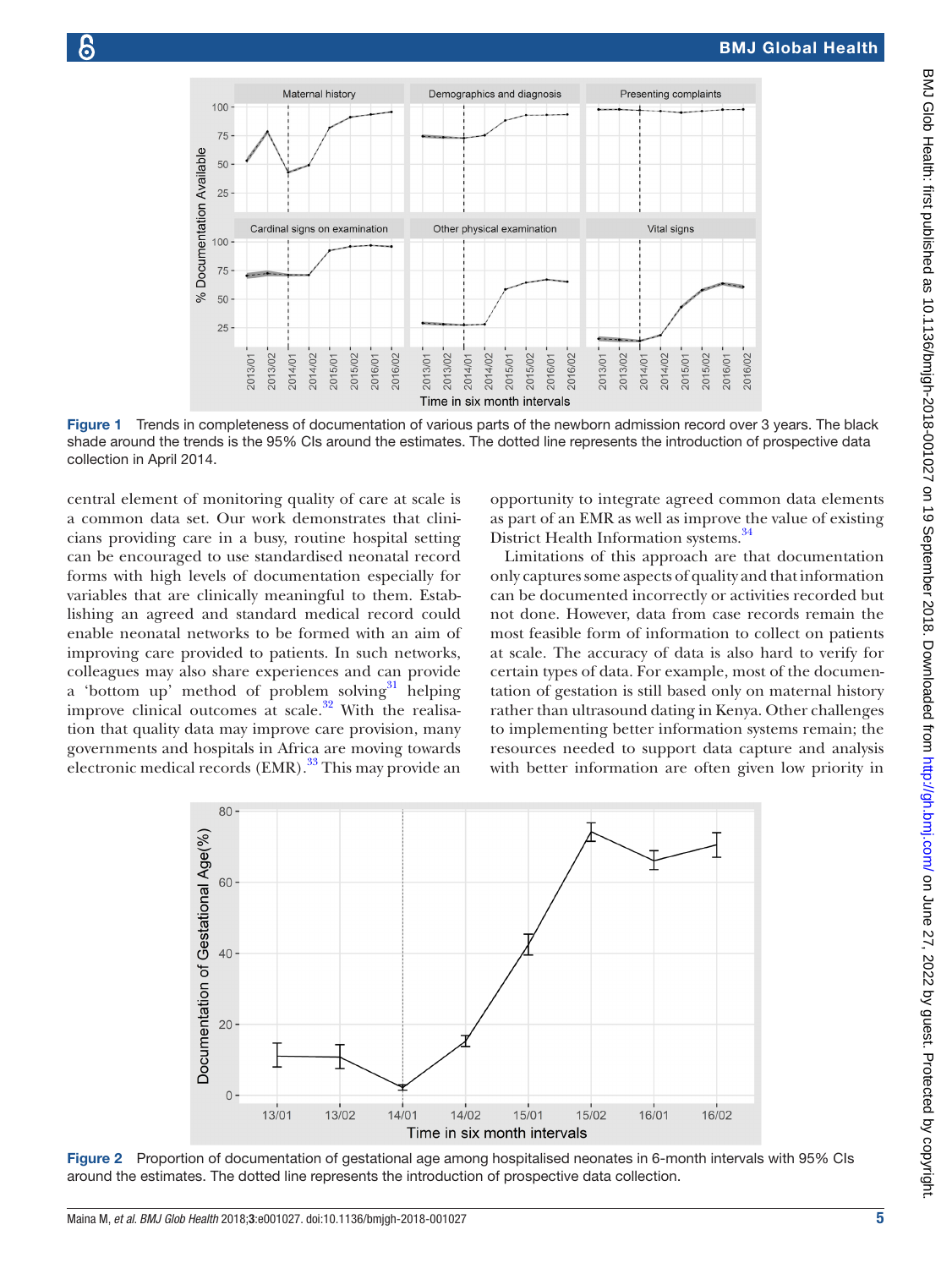

Figure 3 Charts showing dosing trends of gentamicin over time in 6-month intervals from January 2013 for those under 2 kg (Upper panel) or over 2 kg (lower panel). The grey shade indicates the 95% CIs around the estimates. The dotted line represents the introduction of prospective data collection.

resource allocation. While data collection for this project was partly supported by the research team, this was limited to the A&F reports and the modest costs for data collection (clerk costs). However, there are discussions with the ministry of health and the national paediatric association on how best to transition and expand these activities to ensure continuity beyond the current funding. Despite this being a research project, outputs from this work feed into the routine mortality and morbidity meetings and monthly health information reports further reinforcing data use and institutionalisation of the activities beyond the current funding cycle.

#### **CONCLUSION**

It is possible to improve routine data collection in neonatal units using a standardised neonatal record linked to relatively basic electronic data collection tools. These tools could collect data on significant presenting complaints, maternal history, babies' physical examination, investigations and treatment. Data collected on such a platform at wider scale can be useful in identifying potential gaps in care with an aim of improving the quality of care provided in facilities and tracking outcomes. Monitoring antibiotic use could be especially valuable in the current era. Implementing such systems takes time and needs significant support from clinicians, nurses and hospital managers.

Acknowledgements The authors would like to thank the Pumwani Maternity Hospital who gave permission for the study included in this paper. We also thank the hospital paediatricians and clinical teams on the neonatal unit who provide care to the neonates for whom this project is designed. This work is published with the permission of the director of KEMRI.

Contributors MM, JA and ME conceived the study. PM, OT assisted MM in analysis and interpretation of these data. MM, JA, OT, CS and ME drafted the manuscript. JA, OT, CS and ME critically revised the manuscript for intellectual content. All authors read and approved the final manuscript.

<span id="page-5-6"></span>Funding This work was supported by funds from The Wellcome Trust (#097170) awarded to ME to support MM, PM, JA and OT. MM was also supported through the DELTAS Africa Initiative (grant# DEL-15-003). The DELTAS Africa Initiative is an independent funding scheme of the African Academy of Sciences (AAS)'s Alliance for Accelerating Excellence in Science in Africa (AESA) and supported by the New Partnership for Africa's Development Planning and Coordinating Agency (NEPAD Agency) with funding from the Wellcome Trust (grant # 107769/Z/10/Z) and the UK government. The funders had no role in drafting or submitting this manuscript.

#### Competing interests None declared.

Patient consent Not required.

Ethics approval The findings reported here come from a study that was approved by the KEMRI Scientific and ethics review committee (approval No SERU/3459).

Provenance and peer review Not commissioned; externally peer reviewed.

Data sharing statement Data from this study are part of Pumwani Maternity Hospital patient records and the data are utilised for quality improvement purposes and general audit procedures as outlined in the manuscript.

Open access This is an open access article distributed in accordance with the Creative Commons Attribution 4.0 Unported (CC BY 4.0) license, which permits others to copy, redistribute, remix, transform and build upon this work for any purpose, provided the original work is properly cited, a link to the licence is given, and indication of whether changes were made. See: [http://creativecommons.org/](http://creativecommons.org/licenses/by/4.0) [licenses/by/4.0](http://creativecommons.org/licenses/by/4.0)

#### **REFERENCES**

- <span id="page-5-0"></span>1. UN Inter-Agency Group for Child Mortality Estimation. *Levels and trends in child mortality 2014*, 2014.
- <span id="page-5-1"></span>2. Black RE, Cousens S, Johnson HL, *et al*. Global, regional, and national causes of child mortality in 2008: a systematic analysis. *[Lancet](http://dx.doi.org/10.1016/S0140-6736(10)60549-1)* 2010;375:1969–87.
- <span id="page-5-2"></span>3. Bhutta ZA, Das JK, Bahl R, *et al*. Can available interventions end preventable deaths in mothers, newborn babies, and stillbirths, and at what cost? *[Lancet](http://dx.doi.org/10.1016/S0140-6736(14)60792-3)* 2014;384:347–70.
- <span id="page-5-3"></span>4. Wilunda C, Putoto G, Dalla Riva D, *et al*. Assessing coverage, equity and quality gaps in maternal and neonatal care in sub-saharan Africa: an integrated approach. *[PLoS One](http://dx.doi.org/10.1371/journal.pone.0127827)* 2015;10:e0127827.
- <span id="page-5-4"></span>5. Aluvaala J, Nyamai R, Were F, *et al*. Assessment of neonatal care in clinical training facilities in Kenya. *[Arch Dis Child](http://dx.doi.org/10.1136/archdischild-2014-306423)* 2015;100:42–7.
- <span id="page-5-5"></span>6. Russell AB, Sharland M, Heath PT. Improving antibiotic prescribing in neonatal units: time to act. *[Arch Dis Child Fetal Neonatal Ed](http://dx.doi.org/10.1136/adc.2007.120709)* 2012;97:F141–F146.